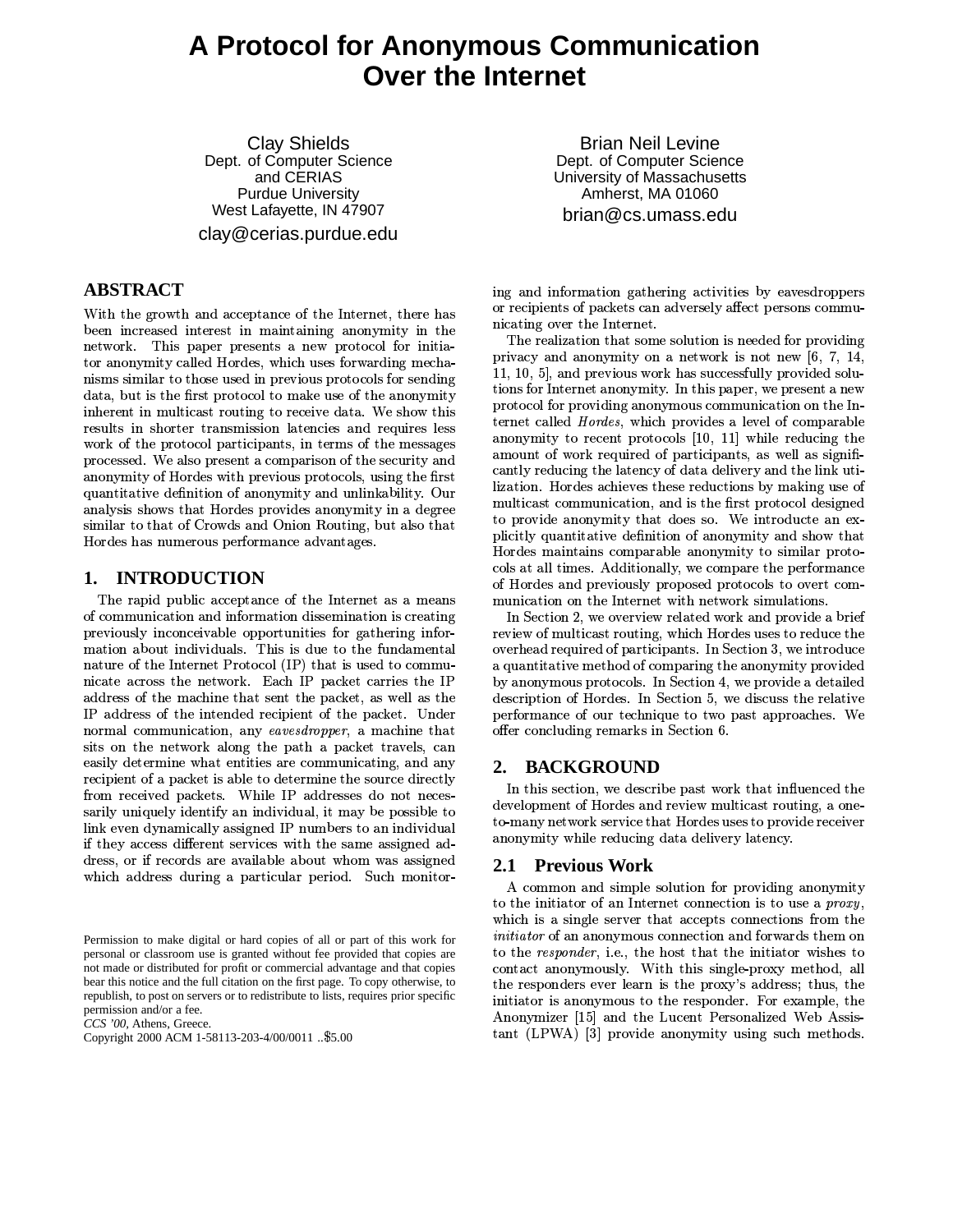They also provide additional services, the Anonymizer removing identifying information from the data stream, and the LPWA maintaining a number of anonymous identities for each user. When using a proxy, the initiator is anonymous from the responder and any eavesdropper on the path from proxy to responder. While this may provide adequate anonymity in many cases, the proxy itself can determine the initiator's identity. (In this paper, the IP address of an entity is equivalent to its identity.) In situations where anonymity with respect to all entities on the path is required, some other solution is necessary. There are cryptographic solutions that provide a high degree of anonymity [7, 14], though at a high cost in terms of network traffic and processing. In this paper we concern ourselves with more efficient protocols that may be less secure.

### 2.1.1 Onion Routing

Our work is compared directly against two protocols in particular. Due to space limitations are unable to review their operation in detail.

The Onion Routing protocol [10], which is based upon the idea of mixes [5], is more robust than single-proxy methods for anonymous communication. In Onion Routing, a series of proxies communicating over encrypted channels cooperate to forward data to a responder. Data is wrapped in a series of encrypted layers that are peeled off at a series of proxies (onion routers) along a path towards the responder. Additionally, mix-type multiplexing is employed to thwart traffic analysis.

It is assumed that each onion router knows the identities and public keys of each other onion router. The initiator,  $I$ , begins by choosing a route through the other onion routers to the responder R. For each onion router on the path,  $\sigma$ . the initiator constructs a layer of a connection setup packet consisting of the IP address of the next onion router, the encryption key seed information shared with the next onion router  $k$ , and the successor's layer. The inner-most layer of the onion contains the identity of the responder and the data to be sent. Each layer is encrypted with the public key of the corresponding router,  $K_{\sigma+}$ . Each onion router pair uses a locally unique anonymous connection identifier (aci) so that subsequent communication does not require sending another onion.

$$
I \rightarrow \sigma : aci, k, \{\sigma', k', \{\sigma'', k'', \{R, \text{data}\}_{K_{\sigma''+}}\}_{K_{\sigma'+}}\}_{K_{\sigma+}}
$$
  
(2)

As the packet is forwarded through the path of onion routers, the layers are peeled off. When the packet reaches the last onion router in the path, the data is forwarded directly to the responder. All requests from the initiator are sent along the same path of onion routers. Replies are sent to the last onion router on the path, which in turn forwards the data along the reverse path of onion routers towards the initiator. In implementation [2], Onion Routing is not typically deployed at every host. Instead, a number of dedicated onion routers are available for use, and an initiator must connect to one of these to contact the receiver. The first onion router thus knows all initiators it is servicing. Should an onion router be corrupted, all initiators that use that router could be exposed.

### 2.1.2 Crowds

The Crowds protocol [11] is similar in operation to Onion

Routing, however, the path through cooperating proxies is chosen randomly, on a hop-by-hop basis, as the initial request is forwarded through the crowd. Once a path out of the crowd is chosen, it is used for all anonymous communication from the initiator to any responder within a 24-hour period.

Crowds begins with an initialization protocol. When complete, the initiator knows a private, symmetric key between itself and every *jondo* in the crowd. To send data, the initiator constructs and forwards a packet containing a random path id,  $p$ , the IP address of the responder, and the data are all encrypted with the key  $K_{Ij}$ , shared with the randomly chosen next jondo,  $j$ .

$$
I \to j: \{R, p, \text{data}\}_{K_{Ij}} \tag{1}
$$

Each crowd member receiving a packet with a new path id then randomly decides based on a *probability* of forwarding.  $0.5 < P_f < 1$ , whether to forward it on to the responder or to another randomly chosen jondo. Eventually, a jondo will decide to forward the packet to the responder based on  $P_f$ .

$$
j' \to R : p'', \text{data} \tag{3}
$$

Once the responder receives the packet, it returns a reply packet along the reverse path of the request. Subsequent packets between the initiator and responder always follow the same path. This use of *static paths* is necessary because if a number of jondos collaborate to discover the identity of an initiator, then each new path that is formed gives them the opportunity to narrow down the identity of an initiator. The initiator must be on each path, and therefore shows up more often than any other jondo. To limit the number of paths available to collaborators. Crowds only changes paths at a set period, typically every 24 hours. The use of static paths can lead to a slightly different problem. If new members that join immediately create a path, they can be easily identified as new members by the first jondo they reach if most or all other crowd members have already established paths. A new member should wait until the next commit to form a path out of the crowd, and every initiator must flush and recreate all existing connections through the crowd.

While the identities of the crowds members are public knowledge, responders, eavesdroppers, and other crowds members never learn which particular crowd member is the initiator, as it is not easy to determine if the a successor on a path is sending its own message or forwarding one of another member. In this case, each member of the crowd gains anonymity at the cost of bandwidth in forwarding others communications.

# 2.2 Multicast Routing

A rapidly growing number of routers and hosts on the Internet are beginning to support *multicast* communication - point-to-multipoint delivery between hosts on a network. Multicast, class-D addresses, unlike other IP addresses, do not refer to any particular device attached to the network; instead, they are essentially a label that refers to the receivers in the group as a whole, without knowledge of any particular receiver or of group membership. The number of hosts joined to a multicast routing tree as receivers, as well as their status is dynamic and unknown to routers and hosts. It is these properties that make multicast useful for anonymity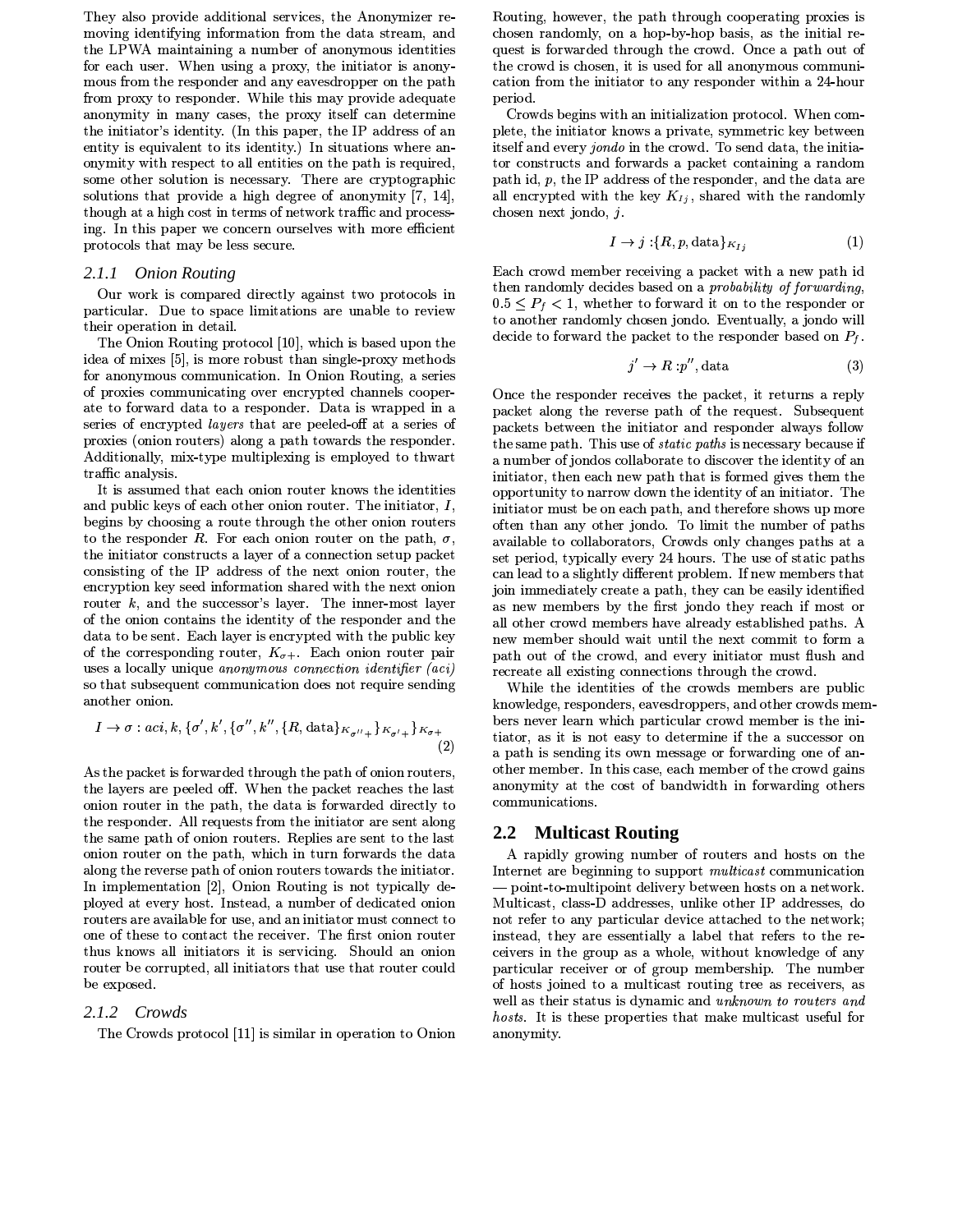Hordes makes use of multicast communication for the reverse path of anonymous connections. This has several advantages. First, multicast group membership is not known to any single entity; it takes the coordination of all routers in the tree to determine the receiver set. Getting such cooperation across multiple administrative domains has proven to be difficult in the past. Second, even if the membership of a particular multicast group is determined, the actual initiator is still indistinguishable within that set as the intended recipient, as long as it is not the only member of the multicast group.

Hordes is designed to place many participants in the same group for reception. Using multicast for anonymous reception thus provides anonymity in several ways. First, the destination IP address placed in reply packets is the multicast group address and not any host's IP address. Second, it is difficult to determine the membership of the multicast group. Third, even if the group membership is discovered, there exists anonymity within the receiver set.

#### **DEFINING ANONYMITY** 3.

Measures of anonymity proposed in previous work have been informal and do not include definitions suitable for quantitative analysis. Pfitzmann and Waidner have proposed the concept of *unlinkability* between the initiator and responder, where these two entities cannot be identified as communicating with each other, though it may be clear they are participating in some communication [14]. Syverson and Stubblebine have given epistemic characterizations of some properties of anonymity [13]. Reiter and Rubin informally defined degrees of anonymity that can exist between an initiator and responder [11], but the differences between these degrees can be vague. Here, we define anonymity precisely. It is important to note that when defining anonymity of an entity in the network, we do so with respect to some other single entity. We will see that anonymous protocols do not always provide uniform degrees of anonymity with respect to all entities in the network; therefore the particular entity,  $e$ , must be specified.

Let  $Pr_e(x)$  be the probability that entity x is the initiator of a connection, as assigned by entity  $e$ . Let  $x$  be a member of non-empty set S, where  $\sum_{y \in S} Pr_e(y) = 1$  Often situations arise where such probabilities can be assigned. Attackers can disrupt equiprobability, for example by analyzing predecessor information over time, as discussed in Section 4.2. Let  $d_{x,e}(A)$  be the *degree of anonymity* provided for some entity  $x$  with respect to another entity  $e$  while using a specified anonymous protocol A.

$$
d_{x,e}(A) = \sum_{y \in S \neq x} \Pr_e(y) \tag{1}
$$

Equivalently,  $d_{x,e}(A) = 1 - \Pr_e(x)$ .

The protocols explored in this paper attempt to make a set of cooperative hosts all appear to have equal probabilities. If all members of  $S$  have an equiprobable chance of being the initiator, then  $d_{x,e}(A) = 1 - 1/|S|$ . In examining the security of protocols in Section 5, we will assume a possibilistic approach and assume equiprobability. This is consistent with other approaches to examining anonymity [13]. When we refer to  $d_{x,e}$  without a specified protocol, we are stating a rule that applies to all protocols.

We define the *overall* degree of anonymity provided by a

protocol for a set of collaborating entities  $S$ ,

$$
d(A) = min{d_{x,e}(A)}, \forall e \in E, \forall x \in S
$$
 (2)

where  $S$  is the set of entities whose anonymity is maintained by the protocol  $A$ , and where  $E$  is the set of all entities in the network.

Reiter and Rubin loosely defined several intervals of degrees of anonymity. Here we re-state their definitions and add formal probabilistic equivalences.

- Provably Exposed: the attacker can prove  $x$  is the initiator.  $d_{x,e} = 0$ .
- *Exposed:* there exists a possibility that  $x$  is not the initiator.  $0 < d_{x,e} < \frac{1}{2}$
- $\bullet$  Probable Innocence: x appears no more likely to be the initiator than not to be the initiator, but  $x$  appears more likely than all other entities.  $\frac{1}{2} \leq d_{x,e} < d_{y,e}$ , for all  $y \neq x \in S$ . It follows that  $d_{x,e} < (1 - \frac{1}{|S|})$ .
- Beyond Suspicion: x appears no more likely to be the initiator than any potential entity in the system.  $|S|$ 1,  $(1-\frac{1}{|S|}) \leq d_{x,e}$ , and  $d_{y,e} \leq d_{x,e}$  for all  $y \neq x \in S$ .
- Absolute Privacy: The attacker cannot perceive the presence of communication. Let  $|S| = \infty$  and we define  $d_{x,e} = 1.$

When entity  $x$  is probably innocent at least, we say  $min$ imal anonymity has been achieved.

The protocols that we consider in this paper protect the anonymity of the initiator. We define the following formal requirements for initiator anonymity.

- 1. The initiator achieves minimal anonymity among other hosts as the originator of a message *destined* for a known responder.
- 2. The initiator achieves minimal anonymity from other hosts as is the intended *recipient* of a message originated by a known responder.

These two conditions are necessary and sufficient for the provision of initiator anonymity. In the case that the initiator is exposed but the responder is not, the protocol is no longer anonymous with respect to the initiator, but it is *unlinkable* as the identity of the responder is unknown. This concept is important because even when a protocol does not provide anonymity for the initiator, it may provide unlinkability. In some situations, discovering that an entity is communicating anonymously may not be a sufficient for the attacker, in which case unlinkability is a desirable property of a protocol.

The protocols explored in this paper attempt to make a set of cooperative hosts all appear to have equal degrees of anonymity. We can see that increasing the cardinality of  $S$  has diminishing returns on the degree of anonymity. For equal degrees of anonymity among a set  $S, |S| = 20$  is much more anonymous than a set  $|S| = 2$  entities; however, a set S with 220 entities is not significantly more anonymous than one with 202. For equiprobability, as S increases, increasingly large jumps in the size of  $S$  are required to quantitatively say a protocol has significantly increased its provided anonymity

It is not sufficient to judge an anonymous protocol solely by the degree of anonymity it provides. The security of the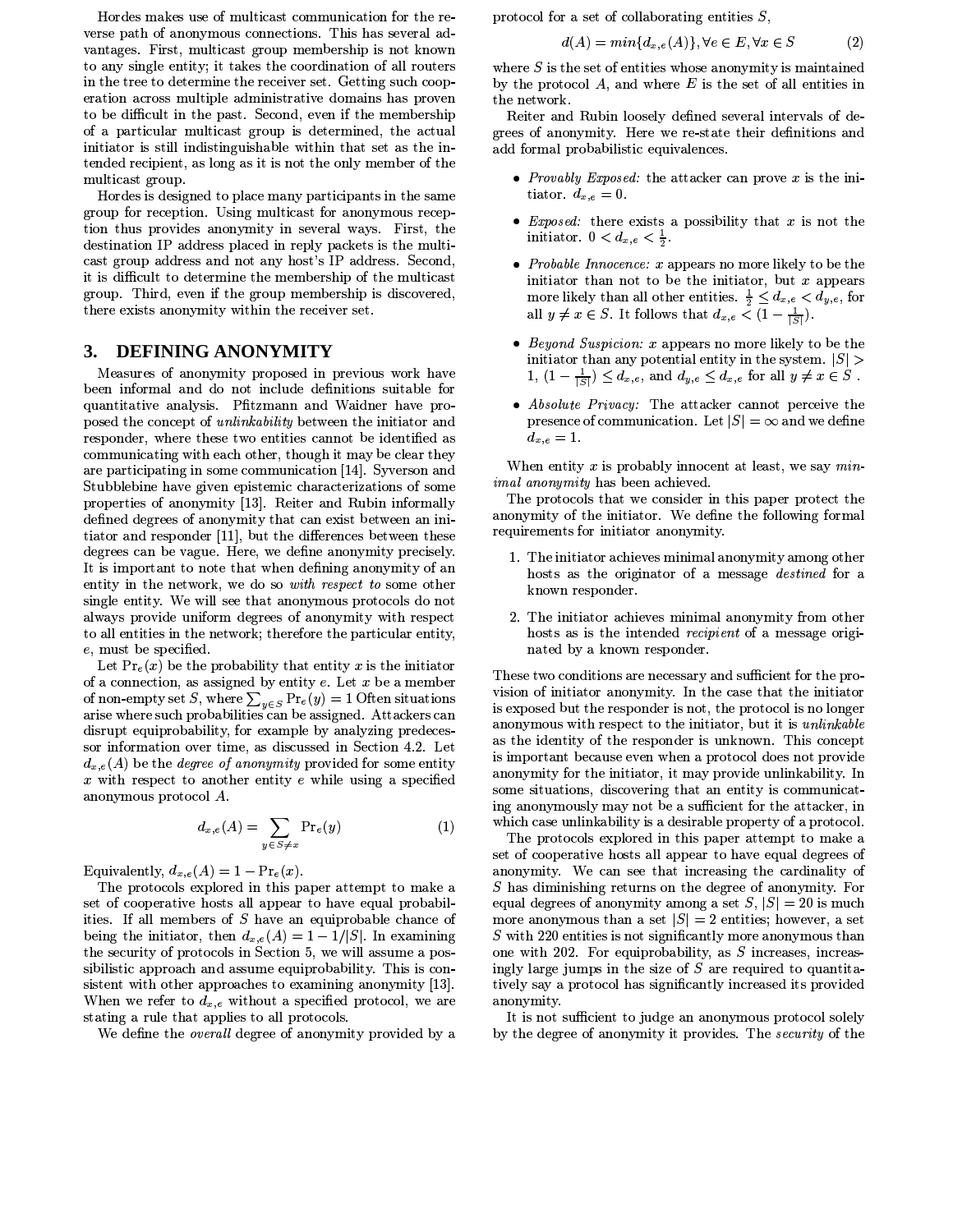protocol must also be considered. Against any anonymous protocol there may be various attacks, but the successful completion of the attacks may require varying amounts of resources from attackers. For example, a protocol by Waidner and Pfitzmann [14] relies on strong cryptographic-based message passing to provide anonymity. While the resources required by an attacker to break the protocol are relative large, the protocol provides no greater degree of anonymity than Hordes or Crowds when protecting the same number of participants. That is, all three protocols provide the same degree of anonymity for the same number of cooperating entities involved in the protocol, but the protocol by Waidner and Pfitzmann provides the greatest security against attackers.

The best protocols for anonymity have a number of qualities. First, they do not require increased amounts of work or resources on the part of initiators and cooperative entities as the degree of anonymity increases. Second, the amount of work or resources required by an attacker to break an anonymous protocol should increase (or at least not decrease) as the degree of anonymity increases. Third, the amount of work required of attackers should be significant. Finally, third-party entities should not be trusted with the identities of initiators.

#### 4. **HORDES**

Hordes employs multiple proxies similar to those used in the Crowds protocol to anonymously route a packet towards the responder, but then uses multicast services to anonymously route the reply to the initiator. Performance results presented in Section 5 demonstrate that Hordes has a little more than half the round trip latency of Crowds, does not require large routing tables at hosts, is not subject to a passive traceback attack, often uses fewer network resources, and requires less work from cooperating jondos.

Initialization. Initialization occurs in five steps. The purpose of initialization is to provide new horde members with an authenticated, "fresh" list of other horde members. First, the initiator sends the server a request to join the Horde; included with the request is the IP address of the initiator IP<sub>I</sub>, a nonce,  $N_I$ , and the initiator's public key  $K_{I+}$ . Notice that the limiting factor in joining the Horde is the IP address; the public key may be generated just for the purposes of participating in the protocol and does not have to be part of any public key infrastructure. We do assume that each member of the Horde possesses the server's public key. Such participating hosts are called *jondos* in the Crowds protocol, and for clarity we conform to this convention, though in the specification we will refer to hordes members as  $h$ .

$$
I \to S: \text{IP}_I, N_I, K_{I+} \tag{1}
$$

The server responds with a signed join acknowledgment that consists of a new nonce and a repetition of the initiator's nonce. The purpose of the exchange of nonces is to ensure that the protocol run is fresh, thereby limiting the ability of an attacker to replay messages to the server.

$$
S \to I : [N_I, N_S]_{K_S} \tag{2}
$$

The initiator replies with a signed copy of the nonces.

$$
I \to S : [N_I, N_S]_{K_I} \tag{3}
$$

If the nonces are correct, the server sends a multicast base address  $M$  used by all horde members (explained below) and a list of all other hordes members and their public keys. The server ensures that the list is fresh by including the nonces, and authenticates the list by signing it.

$$
S \to I : [M, \text{IP}_h, K_{h+}, N_I, N_S]_{K_{S-}}, \forall h \in H \tag{4}
$$

The server then informs the entire horde that  $I$  has joined by sending a single multicast message. The announcement includes a timestamp,  $TS$ , to ensure the update is not a replay.

$$
S \to H : [\text{IP}_I, K_{I+}, TS]_{K_{S-}} \tag{5}
$$

Data Transmission through the Horde. Note that since a Hordes initiator is sending to the responder via unicast and receiving replies via multicast, it cannot use standard TCP connections. Instead, a TCP connection between the responder and the initiator must occur encapsulated within UDP packets transferred between each jondo on the forward path, and within the UDP packets multicast to the initiator from the responder. If the responder were not aware of the hordes protocol, it could form a TCP connection to the last member of the hordes. The last member could multicast the data back to the initiator.

Step 1. The initiator (and each other jondo) randomly picks a small subset of jondos  $s \subset H$  used to forward messages, and sends each a symmetric key,  $K_f$ , encrypted in the forwarder's public key and signed with its own private key. The reason for and advantages of selecting a subset of forwarders is discussed below, in section 4.2.

$$
I \to s: \{ [K_f]_{K_I} \}_{K_{s+}}, \forall s \tag{1}
$$

Step 2. The initiator randomly picks a multicast group,  $m$  from the range  $M$ , which is the specific set of addresses shared by all jondos in the Horde. Group address selection is discussed in detail below, but the point of picking different groups is to distribute receivers so that receivers do not listen to all traffic. At this point, the initiator should join the multicast group that it selected as a receiver.

To forward data, the initiator sends a message to a random jondo in its forwarding subset,  $h \in s$ . The message includes the address of the responder,  $R$ , the multicast group  $m$  on which the responder will send replies, a random number used later to identify a particular reply on the multicast tree,  $id$ , and the data. The random number needs to be large enough to minimize the chance that a collision will occur if some other jondo choose to receive on the same multicast group -128 bits should be sufficient. This portion of the message is encrypted with a symmetric key  $K_f$ , and prefaced with a key identifier,  $i$ , both of which are shared with the next forwarding hop. Key identifier and key distribution between proxies is discussed in section 4.2 below.

$$
I \to h : i, \{R, id, m, data\}_{K_f}
$$
 (2)

Step 3. At each jondo receiving a message, there is a probability  $1 - p_f$  that the message is sent to the responder (Step 3). Otherwise, the jondo randomly picks another jondo from its forwarding subset. We denote this successor jondo as  $h'$ . The jondo sends the same form of message as in Step 1, however, a different key identifier, i', and shared key  $K_f$ are used.

$$
j \to h' : i, \{R, id, m, data\}_{K_{\epsilon'}} \tag{3}
$$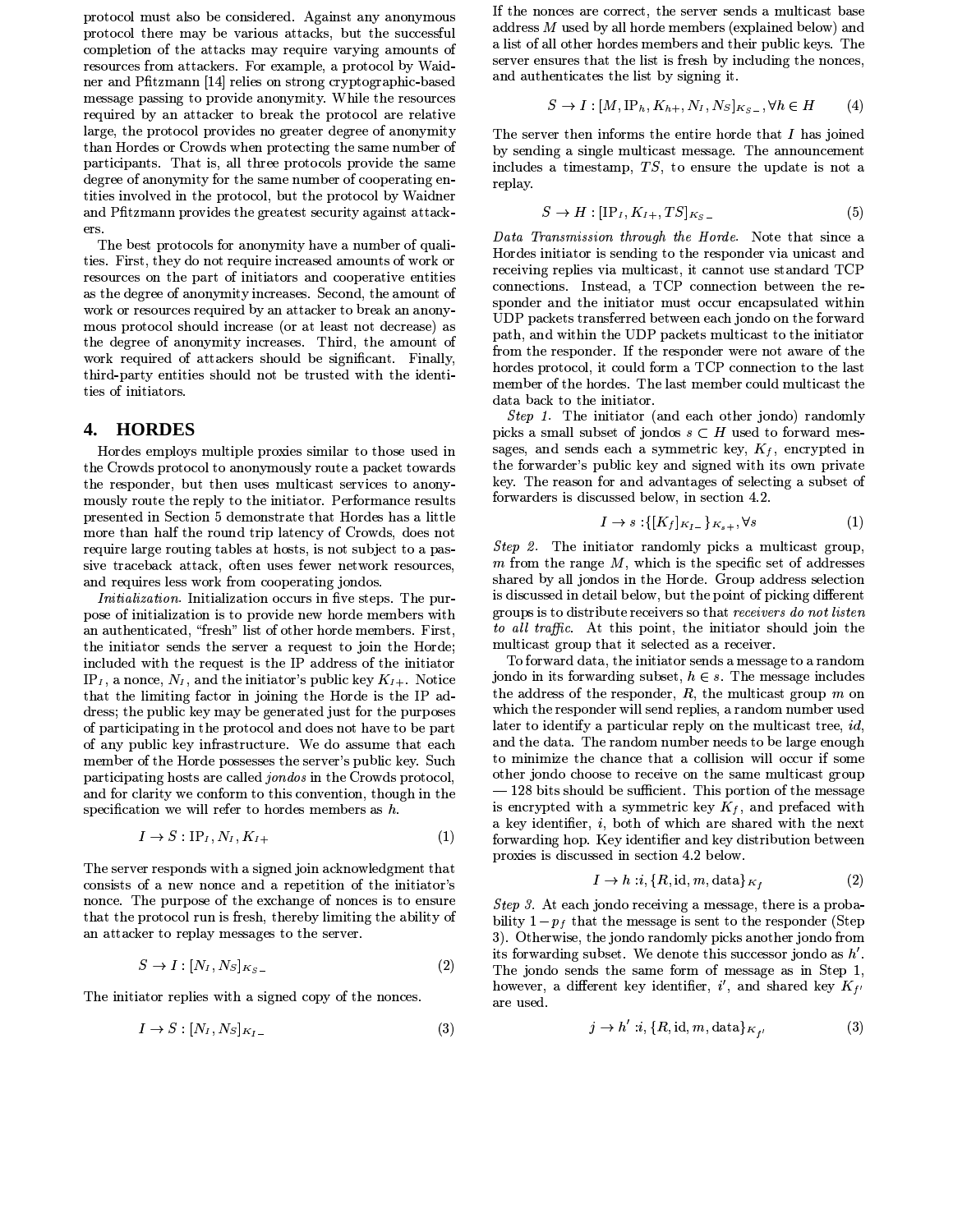Step 4. After a number of hops through the horde, the last jondo  $(h'$  in the notation below) forwards the message to the responder.

$$
h' \to R : m, \text{data}, \text{id}
$$
 (4)

*Step 5.* The reply is sent to the multicast group  $m$ . It is prefaced with the random number,  $id$ , to identify it to the receiver for easy reception from the multicast group.

$$
R \to m \text{ id,} \text{reply} \tag{5}
$$

#### 4.1 **Multicast Groups**

In Hordes, the amount of work a jondo performs is dependent on the number of messages it must process. This is proportional to the number of forward paths the jondo appears on, and the number of other jondos that choose the same multicast group on which to hear replies. Notice that receiving a message via multicast is actually cheaper computationally then forwarding a messages (as in Onion Routing and Crowds), as the jondo needs only to check the random ID to decide whether to accept or drop the packet.

In the next section, we see that the number of jondos that choose the same multicast group for replies affects the anonymity provided by the protocol; therefore, it is possible to tradeoff between workload and anonymity. Our desire in the design of Hordes, however, is that no hordes member should ever do more work than a Crowds or Onion Routing member while always maintaining anonymity. Accordingly, in this section we solsve for  $m$ , the number of multicast groups among which hordes members should be evenly split for reception of traffic. By distributing the hordes members among different groups, we maintain anonymity while limiting the number of messages each member must process. The multicast addresses are chosen from a range starting at the base multicast address  $M$ , shown in Step 4 of the initialization of Hordes. As the number of members in the Horde grows, the number of groups being used grows from this base.

The requirement to provide minimal anonymity bounds  $m$  from above; there should be at least two jondos in each multicast group in case of a traceback attack. If there are  $n$ hosts in a horde, then

$$
m \le n/2 \tag{1}
$$

The requirement that hordes members should do no more work than Crowds members bounds m from below. The amount of work Crowds members are subject to is dependent on the number of other paths they appear on in the crowd. This value has been derived by Reiter and Rubin [11], and therefore the number of jondos in each multicast group should be less than or equal to this value:

$$
\frac{n}{m} \le \frac{2}{(1 - p_f)^2} \left( 1 + \frac{1}{n - 1} \right) \tag{2}
$$

$$
m \ge \frac{(1 - p_f)^2 n}{2 \left(1 + \frac{1}{n - 1}\right)}\tag{3}
$$

It can be shown that  $m$  is bounded correctly by these values. However, some jondos may be collaborators, and we do not want to fill multicast groups with all collaborators but one host. To protect the reverse path, the upper bound must not include any collaborators, which gives a new bound

$$
m \le \frac{n-c}{2} \tag{4}
$$

Reiter and Rubin [11] have determined that the forward path in Crowds (and thus Hordes and Onion Routing) is not secure if this ratio does not hold:

$$
n \ge \frac{p_f}{p_f - \frac{1}{2}}(c+1) \tag{5}
$$

Equivalently, the limit of collaborators is

$$
c \le \frac{n(p_f - \frac{1}{2})}{p_f} - 1\tag{6}
$$

where c is the number of collaborators in the session and  $p_f$ is the probability of forwarding packets inside the Crowd or Horde. Any more collaborators than allowed by the above formula, and the forward path of Hordes does not maintain anonymity. Combining Eq. 4 and 3 and then substituting Eq. 6 gives

$$
\frac{(1 - p_f)^2 n}{2(1 + \frac{1}{n-1})} \le m \le \frac{n - \frac{n(p_f - \frac{1}{2})}{p_f} + 1}{2} \tag{7}
$$

It is easy to show these inequalities hold for all values of *n* and  $p_f$ . Shown in Figure 1 is a graph of the upper and lower bounds for a quantitative representation of how much these bounds differ with increased group size. Accordingly, Hordes has adjustable amounts of work that changes with  $m$ ; however, the value of m also determines the degree of anonymity of Hordes when subject to a traceback attack, as discussed below. It is easy to see from the graph that there is a large range in which Hordes provides anonymity while requiring less work, in terms of message processing, than Crowds. It is important to note that  $m$  is independent of the network delays experienced by Hordes. Even when  $m$ is set at the upper bound so that the work is comparable to Crowds, the round trip latency exhibited with Hordes remains the same, and is still significantly less than Crowds (see Section 5).

It is important to notice that the random distribution of hordes members into different multicast groups can, with some small probability, result in a single hordes member listening to a multicast group. This does not result in a violation of the anonymity of the protocol, as it would require that an attacker be able to trace the multicast tree along the entire Internet to determine that the receiver was alone. Therefore, being the sole member of a group still provides anonymity from the responder.

# 4.2 Forwarding Subset Selection

It may seem that each jondo could always choose the next hop towards the responder randomly from the entire set of jondos. Unfortunately, this leads to an attack against the anonymity of the protocol first identified in Crowds [11]. Since each initiator must be a predecessor to some proxy at least once on each path it creates, it will appear more often as a predecessor over multiple path creations than do the randomly chosen proxies between it and the responder. Collaborators in the group can compare information about their predecessors over multiple path establishments, and any entity who appears more often than others is very likely the initiator of a path. Notice that with enough path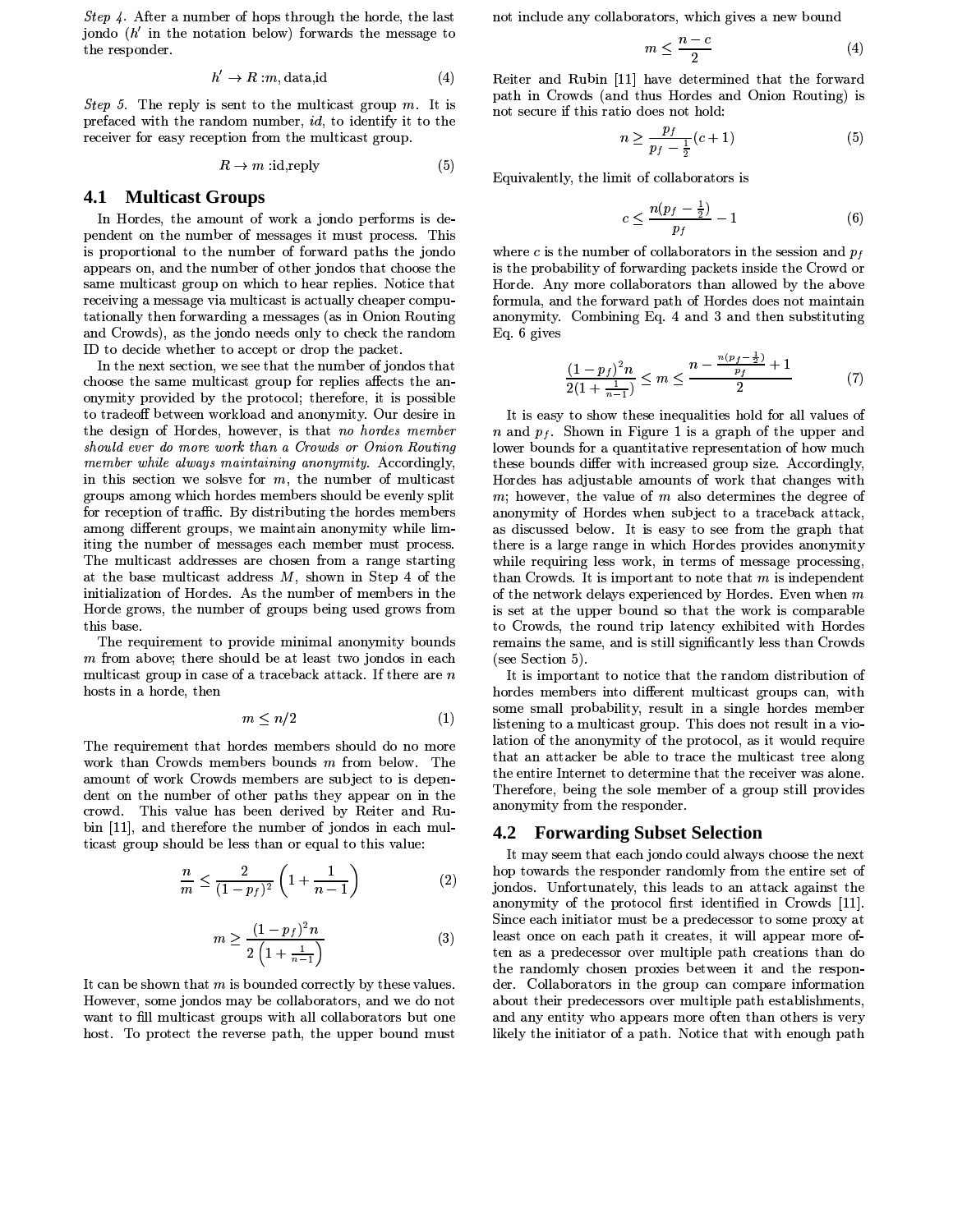

Figure 1: Lower plane: groups used to provide minimal anonymity. Upper plane: groups used for equivalent amount of message processing by a jondo in the Crowds protocol. Between: greater-than-minimal anonymity with less work than Crowds.

changes, even one corrupted jondo can gather the information necessary to identify an initiator. As Hordes uses the same forwarding mechanism as Crowds, it is subject to the same path analysis attack. Instead of choosing a random forwarder at each step, a small subset of all possible jondos are chosen to forward all traffic to during each period. The size of the subset is chosen so that the number of forwarders in the set is on the order of the expected number of paths a jondo would be on in Crowds. The expected number of paths is computed from  $p_f$  and the number of jondos as in Crowds [11]. This information is available to each jondo. Periodically, at each daily commit, this chosen subset changes. Hordes is therefore approximately equivalent to Crowds in its resistance to this attack, as the number of jondos that see the initiator as a predecessor is the same in each protocol, and the subset changes at the same rate as paths do in Crowds.

A symmetric key is generated and sent to each of the members of the forwarding subset prior to data transmission. Data can then be encrypted in this shared key, reducing the processing costs and reducing the forwarding latency. Hordes has the same encryption processing overhead as Crowds in forwarding messages.

Storage of these shared keys could be a concern, because if the keys were stored indexed by the IP address of the sender this would effectively serve as an indication of which predecessors each jondo was forwarding for, enabling a passive traceback attack as described in Section 5.1.1. The solution to this is to store shared keys for every jondo. At commit time, when the new list of group members and keys is received, each jondo can generate a false shared key for each other group member. If a new shared key is received from some neighbor, the false shared key can be replaced with the actual one.

#### 4.3 **Onion Routing based Hordes**

In this paper we have introduced a technique for anonymity using multicast. We have concentrated on applying this technique to the forward path taken by the Crowds protocol. As we have considered the relative merits of Crowds, Hordes and Onion Routing, it has become clear that the forwarding mechanism from mixes or Onion Routing could easily be used on the Hordes forward path. While this might require more work in terms of encryption, it would increase the security and anonymity of the protocol, particularly against collaborators, as well as obviating the need for a Hordes-aware proxy to run on each server. The next section discusses some of the reasons why this type of forwarding might be more desirable.

### ANONYMITY, SECURITY AND PERFOR-5. **MANCE ANALYSES**

In the first part of this section we analyze the comparative anonymity and security of Onion Routing, Crowds, and Hordes. We consider different attacks possible against each protocol and give a quantitative analysis of the anonymity provided in the face of each attack, based on the results of Section 3. In the second part on this section, we consider the network performance of Crowds, Hordes, and overt communication over the Internet.

### **5.1 Anonymity and Security**

We consider a number of attacks against each of the three anonymous protocols. Table 1 summarizes the degree of initiator anonymity provided by each protocol in the presence of such attacks. The degree is summarized by the value of  $|S|$  (from Section 3) and assuming equiprobabilities; i.e., the degree of anonymity is  $d_{x,e} = 1 - \frac{1}{|S|}$ .

In cases where the initiator is discovered but the responder's anonymity is maintained, and therefore unlinkability is maintained, the section is marked "U" for unlinkable. The size of S relevant to the responder's degree of anonymity relative to the local eavesdropper is also given. In this chart,  $n$  represents the number of cooperating entities participating, i.e., the number of onion routers or jondos;  $q$  represents the number of initiators listening to a particular multicast group (in Hordes we expect this value to be  $n/m$ ); r represents the number of possible responders (which may equal  $n$ if the assumption is made that each initiator is communicat-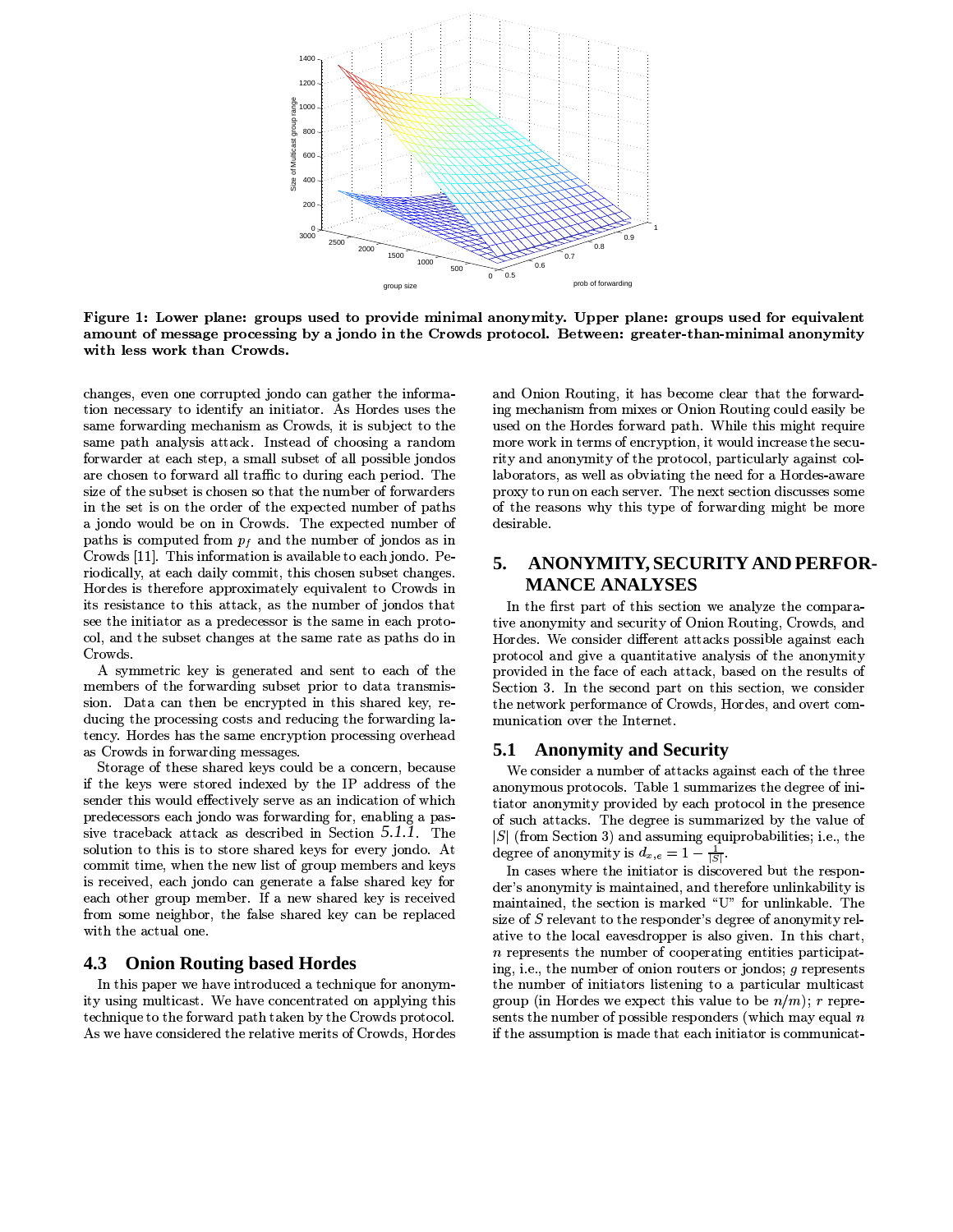| <b>Attack</b>                                           | Required Resources                      | Onion Routing | Crowds      | Hordes                   |
|---------------------------------------------------------|-----------------------------------------|---------------|-------------|--------------------------|
| 1. Observing Responder                                  |                                         | n             | n           | n                        |
| 2. Single Protocol Member                               |                                         | n             | n           | n                        |
| 3. Active Path Traceback                                | network access<br>to entire path        | n             |             | Forward: 1<br>Reverse: g |
| 4. Passive Path Traceback                               | access to member<br>routing information |               |             | Forward: n<br>Reverse: g |
| 5. Local Eavesdropper                                   | communication<br>bottleneck             | $U:$ r        | $U \cdot r$ | U : r/m                  |
| 6. Local eavesdropper<br>and on-path collaborator       | bottleneck,<br>collaborator             | U:r           |             |                          |
| 7. Local eavesdropper and<br>full path of collaborators | bottleneck,<br>many collaborators       |               |             |                          |

Table 1: Size of S in Onion Routing, Crowds, and Hordes during various attacks.

ing with exactly one distinct responder); and  $m$  represents the number of multicast groups being used for reception in Hordes.

With respect to the responder and other members of the participating group, each protocol provides an identical degree of anonymity that is proportional to the number of members in the group.

#### $5.1.1$ Path traceback

In a traceback attack, an attacker starts from a known responder and traces the path back to the initiator along the forward path or the reverse path. There are two types of traceback attacks. In an *active traceback attack*, the attacker has control over the network infrastructure and is able to follow an active and continuing stream of packets back through the network to their point of origin. If there is only one stream, this is easy. If several streams are passing through a particular host this may be more difficult, especially if the packets change form in the host, perhaps by being encrypted or re-encrypted with a different key. Crowds is subject to this attack. Since Onion Routing is based on mixes, which re-encrypt and re-order a number of packets before forwarding them, it will not be possible to identify which packets belong to which stream.

In a *passive traceback attack*, the attacker is somehow able to examine the routing state of members participating in the protocol and trace back the connection via the stored routing. In Crowds and Onion Routing, this requires an attacker with enough resources available to corrupt every host machine on the reverse path from the responder to the initiator. As each machine is corrupted, the protocol routing tables are examined to find the previous jondo on the specific path from the responder. Depending on the implementation, this information may be available for the full duration of time between commit periods because routers keep must keep static paths, and therefore unchanging routing tables as well. It is possible to open and close TCP connections as necessary, however, limiting the time available for traceback to that of the connection and any waiting period required by TCP to receive late arriving packets. Therefore, tracebacks of this nature are possible even when data is not flowing from the initiator to the responder.

In Hordes, the forward and reverse paths are not the same. An active traceback along the unicast forward path can be launched by attackers against a hordes session, but only while the session is active. This is made more difficult by the fact that packets do not follow the same path through

the network. A passive traceback would not succeed because Hordes does not maintain per-path routing tables. It is also possible to perform an active or passive traceback along the multicast reverse path in Hordes. In this case passive traceback (among a group of network routers) may be easier than among a group of widely distributed hosts, if much or all of the network is under the same administrative control. In either case, however, the identity of the initiator may not be immediately discernible. The multicast group being traced may have a number of receivers, hiding the identity of the initiator.

While it could be expected that such an attack would be very difficult to perform against a widely-distributed set of hosts, traceback is still a threat when considering powerful opponents. Research into network traceback is ongoing, and even though the area is in its infancy, some methods and tools have been developed to facilitate traceback of particular types of data traffic. This work has been generally motivated by the need to track network intruders, which is very similar to tracing back an anonymous connection, since intruders often try and disguise their location by logging in through a series of compromised hosts, analogous to anonymous proxies. One method [12] attempts an active traceback of the stream by comparing its contents at different points in the network. Another method implements the local eavesdropper to determine if a particular stream originates within a domain, or if it is being forwarded through the domain [18]. There are also automated methods of active and passive traceback that examine state within network routers to follow a stream back through the network [9, 4]. These types of methods could be modified to trace an anonymous connection as easily as one originating from a network intruder.

### 5.1.2 Collaborators

Any of the three protocols may not be safe against a group of *collaborators*, which are malicious participants in the protocol who communicate with each other to discover the identity of some initiator. In the extreme case, all but one host is a malicious collaborator, in which case any packets sent by the honest participant via Onion Routing, Crowds, or Hordes are clearly identifiable. Reiter and Rubin have provided seminal analysis of this issue [11]. They have found that in Crowds, for a crowd of size *n* with *c* malicious collaborating crowd members, if  $n \ge \frac{p_f}{(p_f-1/2)}(c+1)$ , where  $p_f$ is the probability of forwarding a packet to the destination, then the initiator has at least minimal anonymity (in our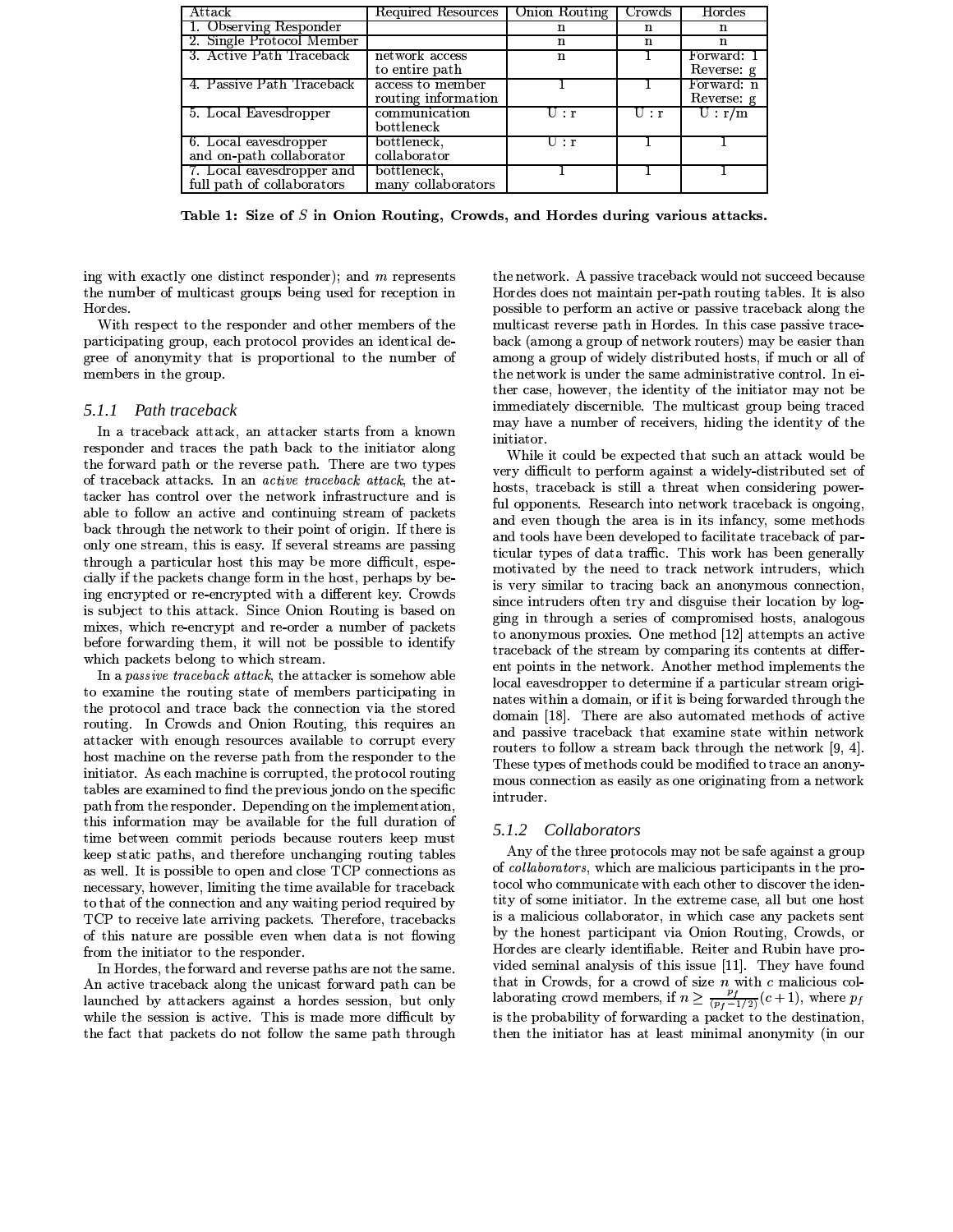terminology) with respect to the collaborators. This same analysis applies to the Hordes forward path, but not the reverse path.

It should be noted that all three protocols rely on the assumption that IP addresses are a relatively expensive resource, and that an attacker might have difficulty in obtaining enough different IP addresses to assemble a sufficiently large group of collaborators. In fact, this does not necessarily hold true. A reasonably powerful attacker might have little difficulty in obtaining an adequate number of IP addresses, or might even attack the unicast routing in order to hijack an entire range of addresses. Onion Routing has an advantage in that the initiator is able to choose its path, so that if some onion routers are known or suspected to be collaborators, the path chosen can exclude that group.

In Hordes, because the reply can be heard by any multicast receiver on the Internet, and because the reply comes without being processed by some other proxy, a timing attack is possible. As each jondo on the forward path is able to see what the reply multicast address is, a malicious jondo who is a successor to the initiator on the path can listen to that multicast address and attempt to correlate the reception of multicast data and the issuance of forward traffic on the forward path. If that time period is very small, then there is a good chance the predecessor is the initiator. This attack is made more difficult by the fact that any initiator will only send a fraction of traffic to any particular successor. A possible defense for this is to use Onion Routing for the forward path, as only the last jondo on the path would learn the multicast address being used, with a correspondingly smaller chance that a collaborator would learn it.

# 5.1.3 Malicious Jondos

Jondos in anonymous routing can easily launch man-inthe-middle attacks if data is not encrypted on the path from the initiator and responder. For Onion Routing, which relies on layers of encryption, this should not be a problem. In Crowds, however, data is typically not encrypted in a manner that prevents intermediate jondos from examining the contents. This leads to an interesting "attack" in which an intermediate jondo inserts additional information, such as advertisements, into replies destined for the initiator. Furthermore, any key exchange protocol used between initiator and responder must itself be robust against a man-in-themiddle attack. Catching malicious jondos performing such attacks is exceptionally difficult as the purpose of the protocol is to protect the anonymity of all entities involved. Note that Hordes jondos cannot launch such an attack because the forward and reverse paths are not the same.

# 5.1.4 Local Eavesdropper

A local eavesdropper is an attacker that is able to monitor all communications sent to or received by one particular protocol participant. Local eavesdroppers are difficult to defeat precisely because they can record and compare all incoming and outgoing messages. If the member sends a message that was not received, then it is clear that the member is the initiator of that message. Similarly, incoming messages that result in no outgoing messages are clearly replies for which the receiving node was the initiator.

However, in all three protocols the outgoing packet is encrypted, so it would not be clear to the local eavesdropper who the responder is (short of breaking the encryption).

Therefore these protocols retain unlinkability in the presence of a local eavesdropper as long as the responder cannot be determined. In Hordes, replies follow what is likely a different path and come directly from the responder. This gives the eavesdropper the opportunity to learn the identity of the responder and remove the unlinkability, since if the only replies received were from some single source, the responder would be immediately apparent as that source. To protect against this scenario, hordes members use shared multicast groups so that each receives and discard traffic meant for other members. This provides protection against a traceback attack, described above, as well as obscuring with which responder the monitored jondo is communicating. This method does, however, allow a collaborator to compile a list of responders (one of which is the actual responder), by monitoring the multicast group. The degree of anonymity provided by Hordes for the responder in this situation is equivalent to the number of active responders sending on that group. Assuming that each initiator communicates with a different responder and all responders are active and divided equally among all groups, then  $S$  for the responder would be  $\frac{n}{m}$ , rather than *n*. Notice that these assumptions may be weak in some cases. If the local eavesdropper is monitoring a initiator who is receiving on a multicast group that is carrying no other initiators' traffic, the eavesdropper can determine the initiator. This is a trade-off; a lower network latency is gained at the expense of degraded resistance to local eavesdroppers.

#### **Link Utilization**  $5.2$

While a possible concern about Hordes is that the use of multicast will result in excessive network traffic, we show through simulation that this does not happen. In fact, in most cases, using Hordes results in an overall lower link utilization than Crowds. We consider the overall link utilization to be the sum of all the links that a message and its reply have to travel on the path from initiator to responder and back.

As Hordes uses the same forwarding mechanism as Crowds, the forward path will grow in the same manner - one network diameter per forwarding proxy. The reverse path is different however, as replies go by multicast. Though Hordes places more than one receiver in each multicast group, the link utilization does not rise in direct proportion to the number of multicast receivers because multicast messages only need be sent once over any link, and are copied at points where the path to different receivers diverges. The more receivers in the group, the greater chance of path commonality, and the less burden, in terms of link utilization, each additional receiver requires.

To consider under what conditions Hordes has a lower link utilization than Crowds, we ran a series of simulations on topologies generated by GT-ITM, a network topology generator commonly used in internetwork simulations [1, 16, 17]. The simulation provided a count of the links for direct connections, for Crowds, and for Hordes with varying policies of multicast receiver distribution.

We generated 50 transit-stub topologies of 5100 nodes each. The transit-stub model of the network was chosen as it resembles the Internet. Each model network generated consisted of a graph of nodes with weighted edges that were proportional to the distance between nodes; these weights were used to represent the latency between nodes. We then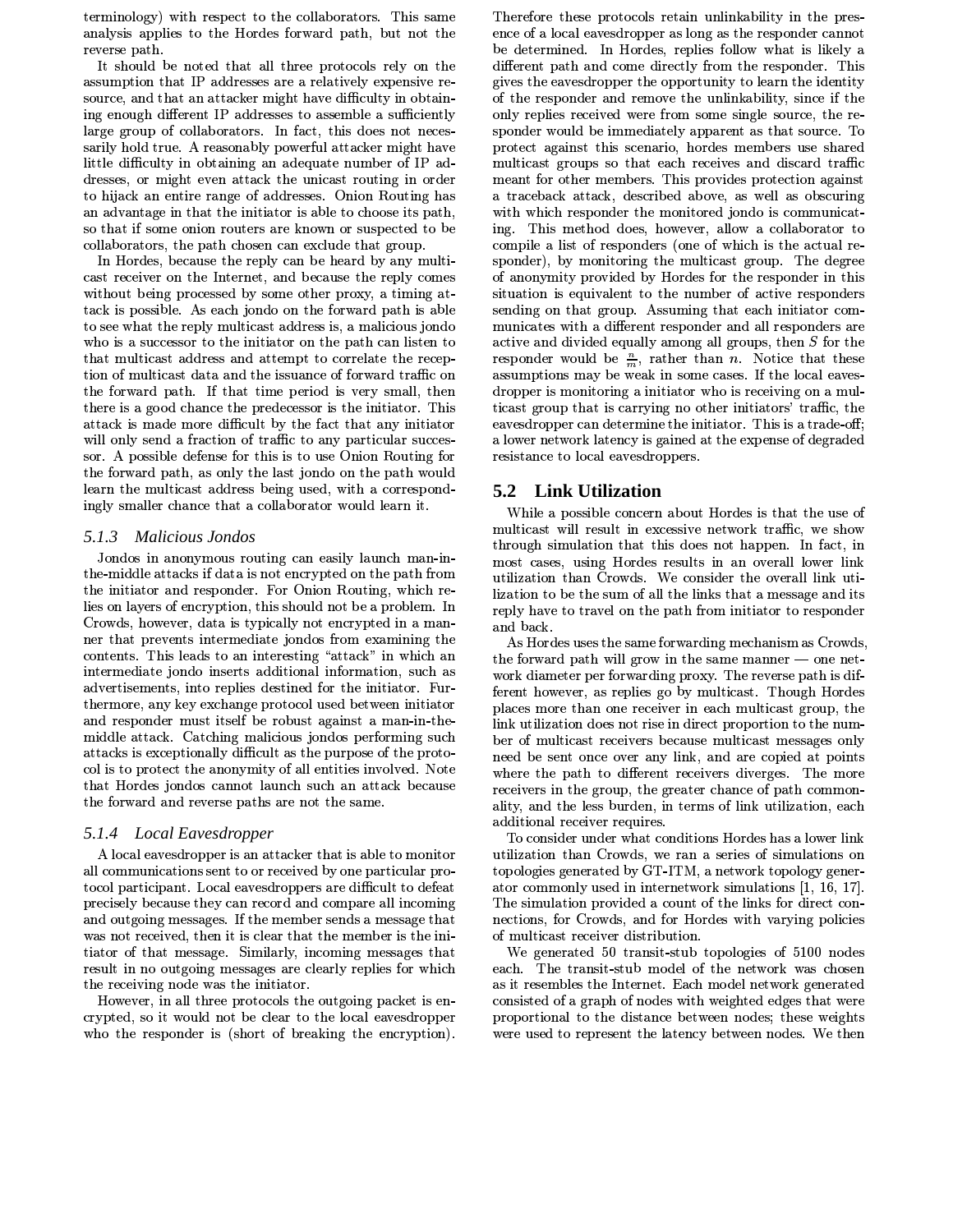. The set of the set of the set of the set of the set of the set of the set of the set of the set of the set of the set of the set of the set of the set of the set of the set of the set of the set of the set of the set of -  - - = - - - -  H   $-$  . The state of the state of the state of the state of the state of the state of the state of the state of the state of the state of the state of the state of the state of the state of the state of the state of the sta r and and the state of the state of the state of the state of the state of the state of the state of the state  $\overline{\phantom{a}}$  , and a set of the set of the set of the set of the set of the set of the set of the set of the set of the set of the set of the set of the set of the set of the set of the set of the set of the set of the set - 
 68 8 H  - -  - - - - -  - - 
 - -

 $\blacksquare$  . The set of the set of the set of the set of the set of the set of the set of the set of the set of the set of the set of the set of the set of the set of the set of the set of the set of the set of the set of the  $\blacksquare$  . The contract of the contract of the contract of the contract of the contract of the contract of the contract of the contract of the contract of the contract of the contract of the contract of the contract of the - and the set of the set of the set of the set of the set of the set of the set of the set of the set of the set of the set of the set of the set of the set of the set of the set of the set of the set of the set of the se policies: the *minimal receiver policy*, in which each group  $\frac{100}{200}$ . The contract of the contract of the contract of the contract of the contract of the contract of the contract of the contract of the contract of the contract of the contract of the contract of the contract of the contrac - And the second contract of the second contract of the second contract of the second contract of the second contract of the second contract of the second contract of the second contract of the second contract of the secon  $r_{\text{e}}$  requiring the most multicast groups: the maximal receiver  $\mathbf{B}$  . The contract of the contract of the contract of the contract of the contract of the contract of the contract of the contract of the contract of the contract of the contract of the contract of the contract of th - -  $\sim$  . The contract of the contract of  $\sim$  . The contract of the contract of  $\sim$  . The contract of the contract of the contract of the contract of the contract of the contract of the contract of the contract of the cont  $\lim_{\epsilon \to 0}$  and maximal anonymity: and a *midpoint receiver policy.*  $\blacksquare$  . The contract of the contract of the contract of the contract of the contract of the contract of the contract of the contract of the contract of the contract of the contract of the contract of the contract of the  $\blacksquare$  . The contract of the contract of the contract of the contract of the contract of the contract of the contract of the contract of the contract of the contract of the contract of the contract of the contract of the

 - - - - 2  $\blacksquare$  . A set of the set of the set of the set of the set of the set of the set of the set of the set of the set of the set of the set of the set of the set of the set of the set of the set of the set of the set of the s - 2 - -  -   -  $-$  -  $\qquad$  -  $\qquad$  -  $\qquad$  -  $\qquad$  -  $\qquad$  -  $\qquad$  -  $\qquad$  -  $\qquad$  -  $\qquad$  -  $\qquad$  -  $\qquad$  -  $\qquad$  -  $\qquad$  -  $\qquad$  -  $\qquad$  -  $\qquad$  -  $\qquad$  -  $\qquad$  -  $\qquad$  -  $\qquad$  -  $\qquad$  -  $\qquad$  -  $\qquad$  -  $\qquad$  -  $\qquad$  -  $\qquad$  -  $\qquad$  and the contract of the contract of the contract of the contract of the contract of the contract of the contract of the contract of the contract of the contract of the contract of the contract of the contract of the contra - 2 - - H <sup>&</sup>gt;  $\alpha$  ,  $\alpha$  ,  $\alpha$  ,  $\alpha$  ,  $\alpha$  ,  $\alpha$  ,  $\alpha$  ,  $\alpha$  ,  $\alpha$  ,  $\alpha$  ,  $\alpha$  ,  $\alpha$  ,  $\alpha$  ,  $\alpha$  ,  $\alpha$  ,  $\alpha$  ,  $\alpha$  ,  $\alpha$  ,  $\alpha$  ,  $\alpha$  ,  $\alpha$  ,  $\alpha$  ,  $\alpha$  ,  $\alpha$  ,  $\alpha$  ,  $\alpha$  ,  $\alpha$  ,  $\alpha$  ,  $\alpha$  ,  $\alpha$  ,  $\alpha$  ,  $\alpha$  $\mathbf{A}$  and  $\mathbf{A}$  are the set of  $\mathbf{A}$  . The set of  $\mathbf{A}$  is a set of  $\mathbf{A}$  is a set of  $\mathbf{A}$  is a set of  $\mathbf{A}$  is a set of  $\mathbf{A}$  is a set of  $\mathbf{A}$  is a set of  $\mathbf{A}$  is a set of  $\mathbf{A}$  is a s - - - - - - - - . The contract of the contract of the contract of the contract of the contract of the contract of the contract of the contract of the contract of the contract of the contract of the contract of the contract of the contrac - -  - - - - -  - - using an *upper bound* on what the expected amount of work  $\qquad \qquad \qquad \Box$   - - - -  - -  $\mathbf{r} = \mathbf{r} + \mathbf{r}$  , and the contribution of the contribution of the contribution of the contribution of the contribution of the contribution of the contribution of the contribution of the contribution of the contribu  / -  - - - -  $\blacksquare$  . The contract of the contract of the contract of the contract of the contract of the contract of the contract of the contract of the contract of the contract of the contract of the contract of the contract of the

# **5.3 Network Latency**

 - ! - 36 6 68 :  $\mathcal{L} = \mathcal{L} \times \mathcal{L}$  . The contract of the contract of the contract of the contract of the contract of the contract of the contract of the contract of the contract of the contract of the contract of the contract of the . The contract of the contract of the contract of the contract of the contract of the contract of the contract of the contract of the contract of the contract of the contract of the contract of the contract of the contrac recovered to the contract of the contract of the contract of the contract of the contract of the contract of th . The contract of the contract of the contract of the contract of the contract of the contract of the contract of the contract of the contract of the contract of the contract of the contract of the contract of the contrac -between the second contract of the second contract of the second contract of the second contract of the second contract of the second contract of the second contract of the second contract of the second contract of the se results to the contract of the contract of the contract of the contract of the contract of the contract of the  $\sim$  . The set of the set of the set of the set of the set of the set of the set of the set of the set of the set of the set of the set of the set of the set of the set of the set of the set of the set of the set of the s Figure 2 shows the round trip times in a larger group of Hordes is t 68 8 8 - - - results the contract of the contract of the contract of the contract of the contract of the contract of the con 
 - -   $\alpha$  , and the state of the state of the state of the state of the state of the state of the state of the state of the state of the state of the state of the state of the state of the state of the state of the state of th  $\overline{\phantom{a}}$ . The set of the set of the set of the set of the set of the set of the set of the set of the set of the set of the set of the set of the set of the set of the set of the set of the set of the set of the set of the set of - - -



   -  . A construction of the construction of the construction of the construction of the construction of  $\mathcal{A}$ 

# **6. CONCLUSIONS**

 $\blacksquare$  . The set of the set of the set of the set of the set of the set of the set of the set of the set of the set of the set of the set of the set of the set of the set of the set of the set of the set of the set of the  $-$  . The state of the state of the state of the state of the state of the state of the state of the state of the state of the state of the state of the state of the state of the state of the state of the state of the sta  $\blacksquare$  . The set of the set of the set of the set of the set of the set of the set of the set of the set of the set of the set of the set of the set of the set of the set of the set of the set of the set of the set of the  $\blacksquare$  . The contract of the contract of the contract of the contract of the contract of the contract of the contract of the contract of the contract of the contract of the contract of the contract of the contract of the - - - -  
  - - - 
 - H -  $\blacksquare$  . The set of the set of the set of the set of the set of the set of the set of the set of the set of the set of the set of the set of the set of the set of the set of the set of the set of the set of the set of the  $-$  -  $-$  -  $-$  -  $-$  -  $-$  -  $-$  -  $-$  -  $-$  -  $-$  -  $-$  -  $-$  -  $-$  -  $-$  -  $-$  -  $-$  -  $-$  -  $-$  -  $-$  -  $-$  -  $-$  -  $-$  -  $-$  -  $-$  -  $-$  -  $-$  -  $-$  -  $-$  -  $-$  -  $-$  -  $-$  -  $-$  -  $-$  -  $-$  -  $-$  -  $-$  -  $-$  -  $-$  -. The contract of the contract of the contract of the contract of the contract of the contract of the contract of the contract of the contract of the contract of the contract of the contract of the contract of the contract

 -  - - - - " . The set of the set of the set of the set of the set of the set of the set of the set of the set of the set of the set of the set of the set of the set of the set of the set of the set of the set of the set of the set of ! - - - - - - - -  - -   -   $\blacksquare$  . The contract of the contract of the contract of the contract of the contract of the contract of the contract of the contract of the contract of the contract of the contract of the contract of the contract of the  $\overline{\phantom{a}}$  ,  $\overline{\phantom{a}}$  ,  $\overline{\phantom{a}}$  ,  $\overline{\phantom{a}}$  ,  $\overline{\phantom{a}}$  ,  $\overline{\phantom{a}}$  ,  $\overline{\phantom{a}}$  ,  $\overline{\phantom{a}}$  ,  $\overline{\phantom{a}}$  ,  $\overline{\phantom{a}}$  ,  $\overline{\phantom{a}}$  ,  $\overline{\phantom{a}}$  ,  $\overline{\phantom{a}}$  ,  $\overline{\phantom{a}}$  ,  $\overline{\phantom{a}}$  ,  $\overline{\phantom{a}}$  - - -  - - -  $\sim$  . The same state is the state of the state of the state is the state of the state of the state  $\sim$  $\mathbf{A}$  . The state of the state of the state of the state of the state of the state of the state of the state of the state of the state of the state of the state of the state of the state of the state of the state of th